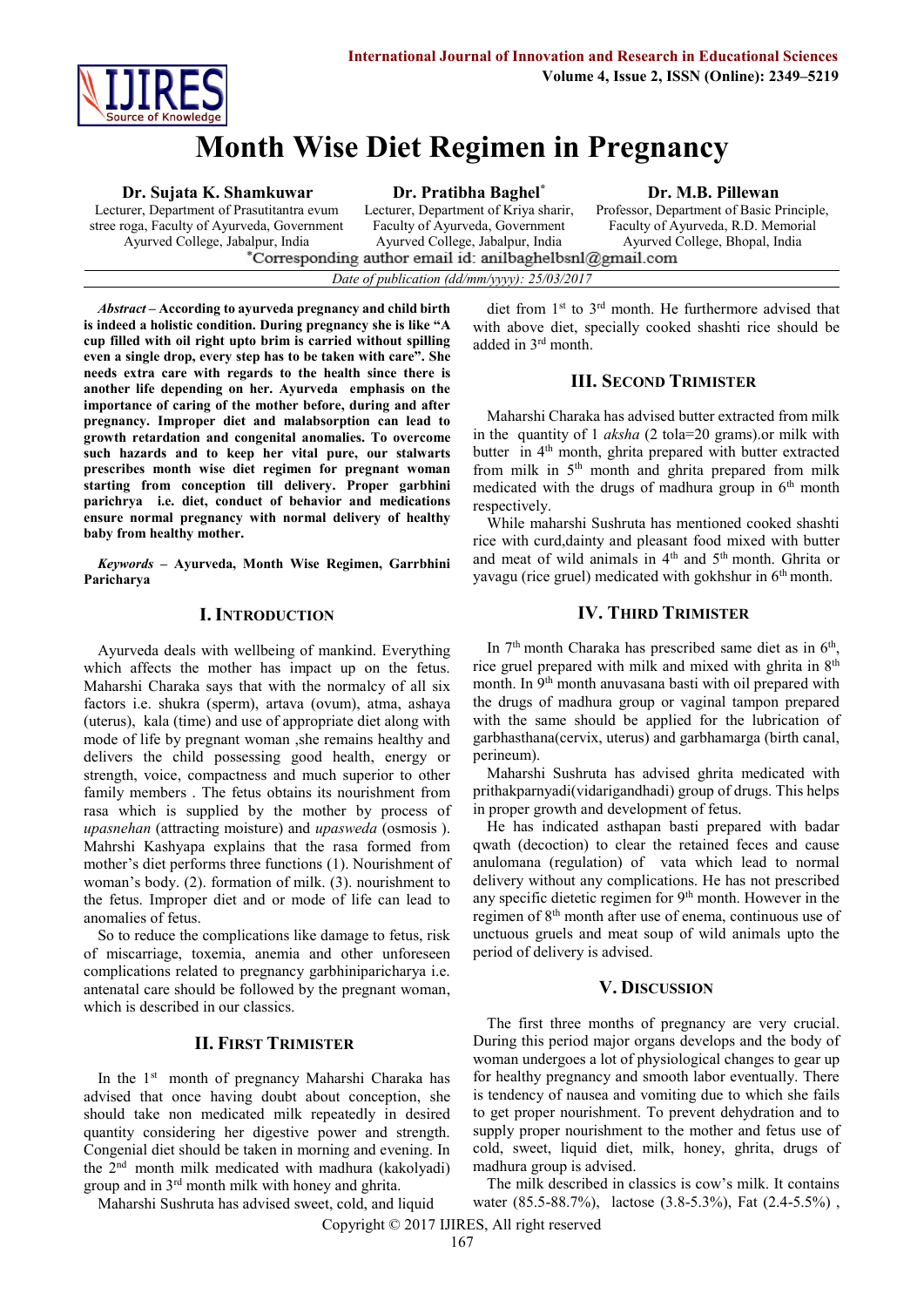

proteins (2.3-4.4 %) organic acids and other miscellaneous substances like vitamins, etc. which plays vital role in the nutrition of both mother and fetus. It offers rich source of calcium and minerals which are essential for healthy bones. During pregnancy there is increased demand of calcium by the growing fetus to the extent of 28 grams, 80 % of which is required in last trimester. Adequate calcium intake prevents osteoporosis. Adequate vitamin D level supports the production of serotonin, hormone associated with mood, appetite and sleep its deficiency has been associated with depression, fatigue. It is a source of potassium which regulates the body's fluid balance and helps in vasodilatation. Potassium intake with decrease sodium reduces the risk of cardiovascular diseases. It is also needed for muscle activity and uterine contractions. Rich amount of protein helps to maintain muscle development. It is utilized for building up the strength of uterus as well fetal tissues. Its deficiency can cause several health problems in fetus including low birth weight baby. It prevents neonatal rickets.

Milk is excellent source of vit  $B_2$  (Riboflavin), helps to convert food into energy i.e. process crucial for exercising muscles, niasin is important for normal function of several enzymes in the body, phosphorus helps to strengthen the bones and generates energy. A result published in European journal of clinical nutrition , shows that teenagers of both the sexes were generally taller and less at risk of getting type II diabetes mellitus whose mother had drunk at least 150 milk/day during pregnancy. It boosts there IQ level because of protein content which helps to produce the hormones made by thyroid gland , has the direct effect on the development of fetal brain. Ayurveda also describes it as a complete food which promotes immunity, acts as rejuvenator, improves satva guna and tends to enhancement of positive characteristics.

Honey is a natural sweetener and possesses natural antibiotic and analgesic action. During pregnancy the natural defense mechanism of the body weakens therefore chances of infections are more, here honey acts as antibiotic and improves defense mechanism. During this period, due to high progesterone level, muscle tone and motility of the entire gastrointestinal tract are diminished, cardiac sphincter is relaxed and regurgitation of gastric content into oesophagus may produce chemical oesophagitis and heartburn, honey helps to reduce heartburn and discomfort in the gut. It is rich source of dextrose, dextrin, sucrose vitamin B and C which maintains adequate blood glucose level of mother required by fetus through placenta for metabolism . It reduces morning sickness or nausea and vomiting, and sense of unwell caused by hormones .

Ghrita contains fat 99.5%(saturated 61.9%, trans 4% , monosaturated 28.7%, polysaturated 3.7%), vitamins like A, E, K, high amount of DHA (decosahexaenoic acid, omega -3 fatty acid) which is vitally important as they are critical build blocks of fetal brain and retina. Ayurveda also describes that it is ssmritivardhaka (enhances memory) and buddhiwardhaka (augmenting intelligence). Consumption of DHA and EPA (eicosapeaenoic acid) improves childhood development when ingested during

pregnancy and lactation.

.

Ghrita prevents constipation and aid digestion which are the common problems arises during pregnancy due to high progesterone (described earlier), diminished physical activity, and pressure of gravid uterus on pelvic colon by stimulating secretion of gastric acid by its deepana property

The fetus develops body tissues in the  $4<sup>th</sup>$  month, so swayoniwardhan dravyas i.e. jangal mamsa (fat content) has prescribed for sufficient growth of fetal tissues. It contains rich amount of proteins vitamins. Milk, curd, butter also advised as they contain GABA (Gamma Amino Butyric Acid) that is essential for brain functions. Butter contains water (16%), carbohydrates (0.19%), sugar (1- 9%), omega 3, 6, vitamins like A, C, D, E, K, B, B2, B5, B6, B12, folate 3mcg, minerals like iron, calcium, potassium, magnesium. It protect against fungal infection, calcium content helps protecting against decay of teeth.

Vitamin D, E, K absorbs other minerals like calcium, magnesium, iodine, selenium which in turn provides energy. Vitamin E helps in proper development of fetal brain. The flavonides present in same kind of butter helps in reducing the oxidative stress during pregnancy. Vitamin K plays a key role in blood clotting. This is important particularly during labor and just after delivery. It inhibits vascular calcification and thus may protect against cardiovascular disease and osteoporosis.

Shasti rice which mentioned in classics is sweet and astringent in taste, easy to digest, soft having cool potency. It pacifies tridosha and helps in protecting circulatory, respiratory, and digestive system. It is ideal for anemic patient to induce blood generation (erythropoesis). It has very low glycemic index and contains proteins (16.5%) thiamin (27-32%) riboflavin (4-25%), niacin(2-36%). It is beneficial in bleeding disorders, emaciation, hemorrhoids which a common complaint during pregnancy, diabetes, skin disorders, UTI, stomach ulcers and helps to increase mother's milk(galactogouge).

By the end of second trimester most of the women suffer from edema on feet and other complications of water retention. There is active retention of sodium and potassium Gokhshura may prevent it as it is natural diuretic. It eliminates excess of water from body. It has antihypertensive effect (easyayurveda.com). The stasis of ureter is marked between 20-24 weeks which may lead to difficult urination. Also there is inflammation of bladder mucosa due to venous and lymphatic obstruction especially in primigravida in late pregnancy .

Medicated enema with oil and the tampons with the same soften the birth canal and increase its elasticity. It regulates the apan vayu which plays important role during pregnancy and labor. It may not help in complications such as cephalopelvic disproportion, contracted pelvis ante-partum hemorrhage but in same extent helpful in prolonged labor due to vitiated vata. In other study Devraj T.L., and Chaturvedi G.N. reported that it increases Sr. protein, Hb %, and reduces ESR thereby suggesting that it arrests the disease process and improves metabolism of protein.